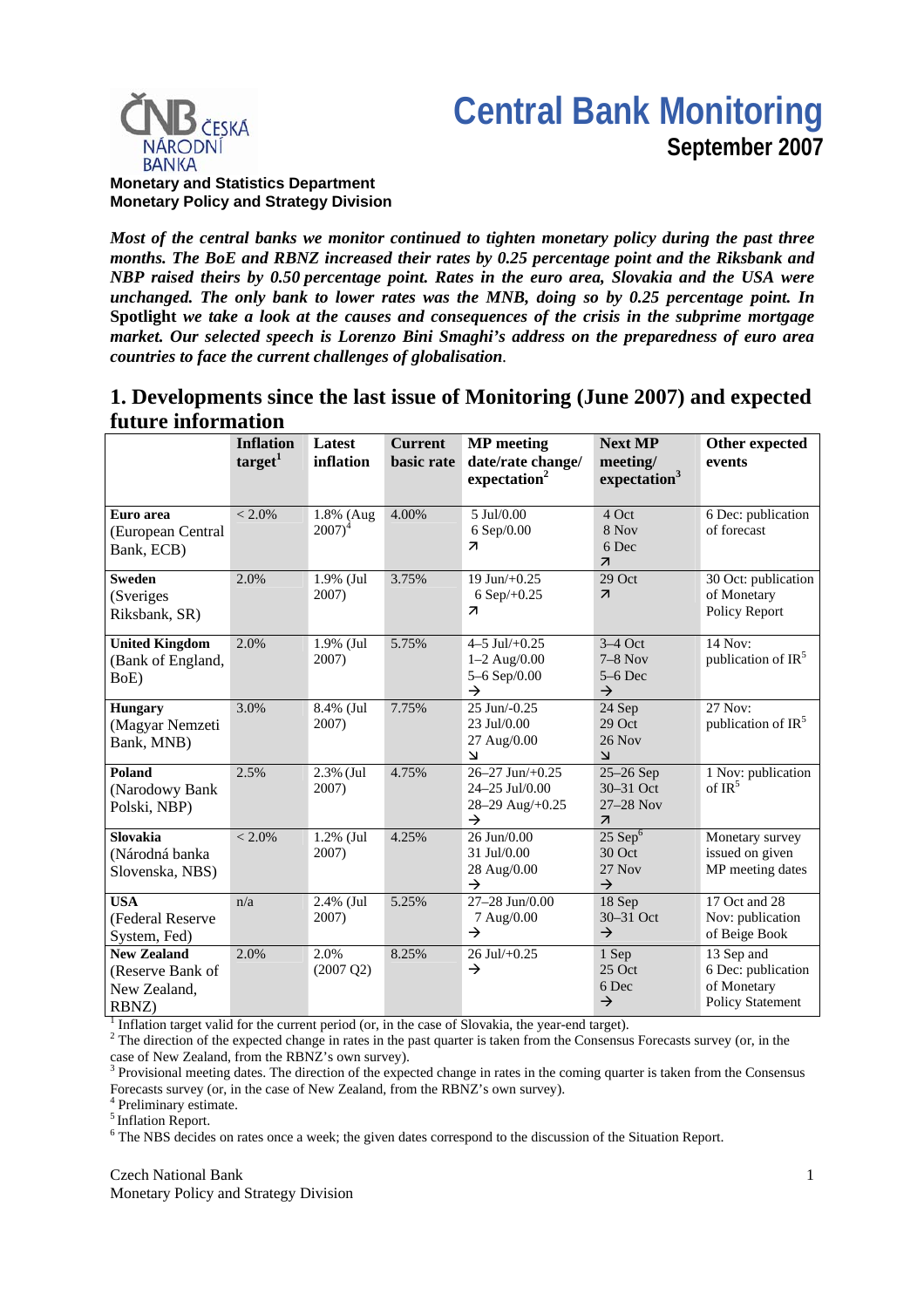## **Central Bank Monitoring September 2007**

## **2. News**

## **[Cyprus and Malta to join euro area](http://europa.eu/rapid/pressReleasesAction.do?reference=IP/07/1040&format=HTML&aged=0&language=EN)**

The Ecofin Council formally decided in mid-July to allow Cyprus and Malta to adopt the euro on 1 January 2008, in line with the positive assessments of the two countries' preparedness for the euro contained in their May convergence reports. The two countries' currencies will be fixed against the euro at their existing central rates.

#### **[ECB reviews international role of euro](http://www.ecb.int/press/pr/date/2007/html/pr070625.en.html)…**

In its sixth annual review of the international role of the euro, the ECB focused on developments between July 2005 and December 2006. The use of the euro as a currency of denomination for issuing international bonds and in international loan, deposit and foreign exchange markets had decreased in this period. The euro's role as a reserve currency had increased slightly, and the use of euro banknotes in third countries had also been rising gradually.

## **…[and together with Fed moves to calm markets](http://www.ecb.int/press/pr/date/2007/html/pr070814_1.en.html)**

Owing to developments in the U.S. mortgage market, the ECB in August supplied the money market with almost EUR 100 billion in the form of overnight credit to banks. This kept the overnight interest rate down at levels close to the ECB's key rate of 4%. The [Fed](http://www.federalreserve.gov/boarddocs/press/monetary/2007/20070810/default.htm), too, provided the market with extraordinary liquidity, thereby reducing the overnight interbank rate below its own key rate of 5.25%. In addition, the Fed decreased its discount rate by 50 basis points and invited banks to use this facility. The recent developments in the financial markets and the reactions of the ECB and the Fed are described in detail in *Spotlight*.

#### **[Sveriges Riksbank describes its new model](http://www.riksbank.com/templates/Page.aspx?id=25211)…**

The June issue of the Riksbank's journal Economic Review includes an article by Malin Adolfson, Stefan Laséen, Jesper Lindé and Mattias Villani describing RAMSES (the Riksbank's Aggregated Macro model for Studies of the Economy in Sweden), which the Riksbank has been using for more than a year now. RAMSES is a general equilibrium model capturing the behaviour of households, firms and the central bank.

#### **…[and how Riksbank Executive Board members are appointed](http://www.riksbank.com/pagefolders/30781/how_new_governor.pdf)**

In the Swedish central bank's staff magazine Johan Gernandt, Chairman of the General Council, has explained the procedure for appointing new members to the Executive Board. Among other things, the candidate must have long experience and have won respect in one or more of the Riksbank's fields, be a good communicator and be able to work in a group.

#### **[Slovakia gears up for euro adoption](http://www.nbs.sk/PRESS/TS070725.HTM)**

As part of its preparations for introducing the euro in Slovakia, the Working Committee for the Introduction of the Euro in Slovakia and the Government's Authorised Representative for the Introduction of the Euro organised a series of lectures during the summer in which invited guests described in detail the euro changeover process in fields such as trade, tourism, local government, consumer protection, legislation, accounting, IT and communication. The NBS also signed a [Memorandum of Understanding between the Slovak Republic, the euro area Member States and the](http://www.nbs.sk/PRESS/TS070626_5.HTM)  [European Commission on the start of mass production of euro coins and on preparatory tasks prior to](http://www.nbs.sk/PRESS/TS070626_5.HTM)  [the start of mass production of euro coins](http://www.nbs.sk/PRESS/TS070626_5.HTM). This Memorandum allows the NBS to launch preparations for the minting of euro coins before the derogation in Article 122 of the Treaty establishing the European Community is lifted.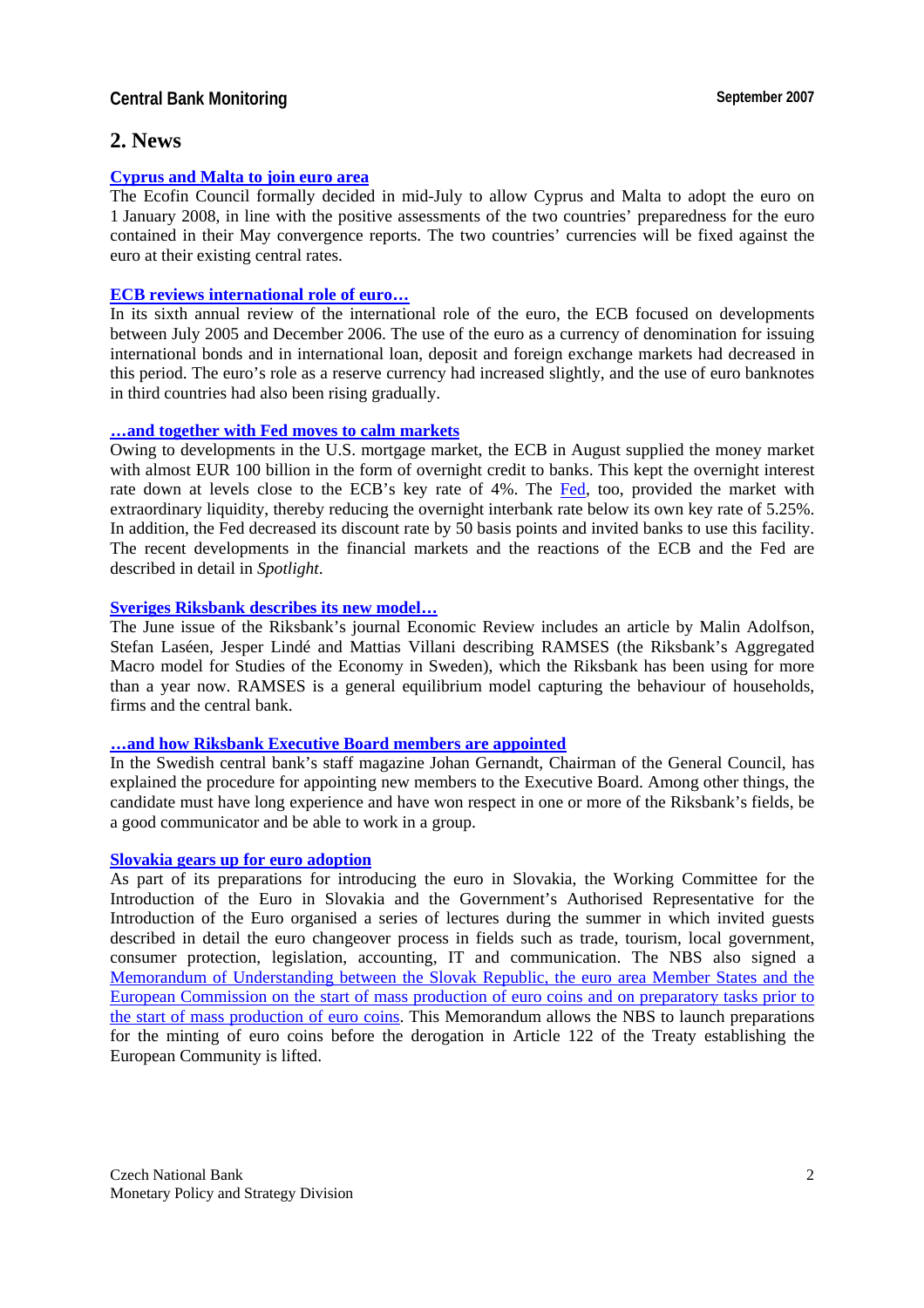## **Central Bank Monitoring September 2007**

### **[RBNZ intervenes against appreciating domestic currency](http://www.rbnz.govt.nz/news/2007/3036605.html)…**

In June, for the first time since the introduction of the floating currency in 1985, the RBNZ intervened in the foreign exchange market to sell New Zealand dollars. Reserve Bank Governor Alan Bollard said that this action was a response to the exceptionally strong level of the exchange rate, which was unjustified in terms of the economic fundamentals. He stated at the same time that the interventions were consistent with the Policy Targets Agreement, which requires that the RBNZ take such measures to avoid unnecessary instability in the exchange rate. In this context, the RBNZ has [changed the](http://www.rbnz.govt.nz/news/2007/3065318.html)  [management of its foreign currency reserves](http://www.rbnz.govt.nz/news/2007/3065318.html). In the future it will be able to hold some portion of the foreign reserves on an unhedged basis – an "open FX" position.

#### **…[and will webcast its news conference live](http://www.rbnz.govt.nz/news/2007/3101914.html)**

Starting in September, the RBNZ will webcast its Monetary Policy Statement news conference live on the Bank's website. Up to now the Governor's speech, which lasts approximately 30 minutes, has only been broadcast on Sky TV.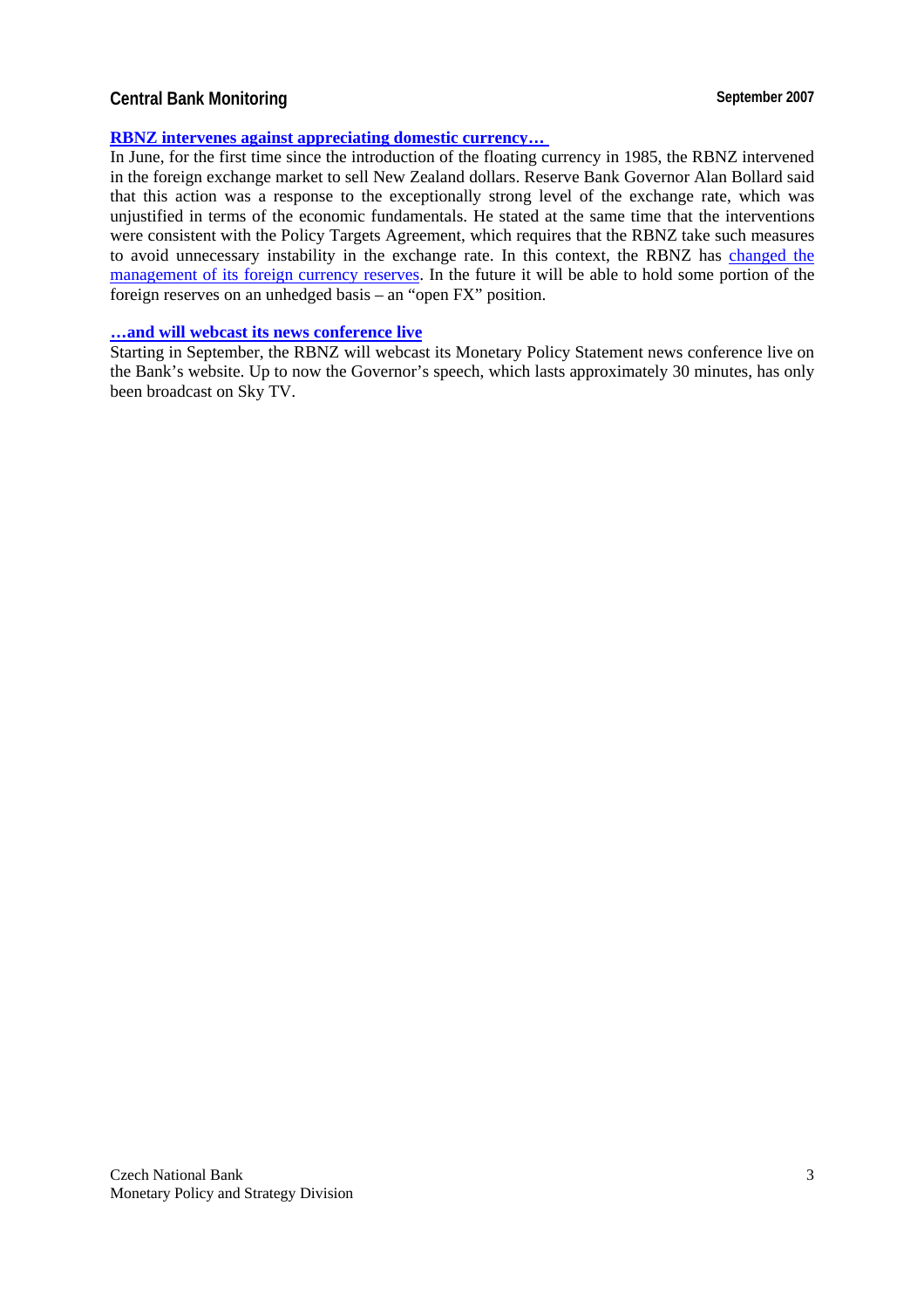# **3. Spotlight: The crisis in the financial markets**

*Owing to developments in the U.S. mortgage market, the ECB in August supplied the money market with almost EUR 100 billion in the form of overnight credit to banks. This kept the overnight interest rate down at levels close to the ECB's key rate of 4%. The Fed, too, provided the market with extraordinary liquidity, thereby reducing the overnight interbank rate below its own key rate of 5.25%. In addition, the Fed decreased its discount rate by 50 basis points and invited banks to use this facility.*

July and August tend to be a quiet time in the financial markets, with trading volumes usually low at this time of year. Summer 2007, however, looks set to be remembered in the history of the financial markets as a "subprime crisis", i.e. a crisis in the subprime mortgage market.

The roots of this crisis can be traced back to 2001, when the Fed slashed interest rates in an effort to mitigate the effects of the bursting of the stock market bubble (compounded among other things by the terrorist attacks on 11 September 2001). The key federal funds rate was lowered from 6.50% to 1.75% during 2001, reached 1% in mid-2003 and remained at this level until mid-2004. In real terms, shortterm rates in the United States remained negative until mid-2005. Such low interest rates for such a long time fuelled a bubble in the property market. Property price growth peaked at 15% in 2005, compared to an average of 6% over the last 20 years.

The surge in property prices had two main effects. First, the total volume of mortgages soared and households increasingly used money borrowed against the rising value of their homes to fund current consumption. Second, the credit standards of the banks providing mortgages slipped as the value of collateral rose. This trend was bolstered by the fact that the mortgages were not left in the banks' balance sheets but were immediately sold on to investors as "mortgage-backed securities" (MBSs). In 2001–2003 subprime mortgages accounted for just 10% of total mortgages. By 2006 their share had leapt to 33%.

At the start of this year it started to become apparent that the credit cycle is entering a new phase. The Fed's key interest rate has now stood at 5.25% since mid-2006, and the higher interest has been gradually taking its toll in the form of a decline in property prices (of more than 2% since the start of this year) and an increasing proportion of unpaid mortgages. Aside from the unusually high ratio of subprime mortgages itself, the marketing strategies of banks providing mortgages have contributed to this situation. These banks had increasingly been offering long-term (10–30 year) mortgages at interest rates that were far below market rates (even zero in extreme cases) at the beginning of the repayment schedule (in the first 6–24 months) and much higher over the remaining life of the loan. Many debtors have since found themselves no longer able to repay after the jump in their monthly repayments. It is estimated that as many as 75% of the subprime mortgages provided in 2006 were such adjustable rate mortgages.

This gets us to the heart of the matter. The market knows that the proportion of unpaid mortgages is now at its highest level in almost 20 years. It also knows that a large volume of mortgages still face a jump in monthly repayments. This will inevitably lead to more defaults. And finally, market participants also know that the price of real estate, which serves as collateral for these mortgages, is falling. No wonder, then, that the prices of MBSs and the securities derived from them – in particular "collateralised debt obligations" (CDOs) – are falling.

However, the market does not know the owners, volumes and composition of these securities. In June, the market was shocked by the announcement that two large hedge funds owned by investment bank Bear Stearns had incurred serious losses on investments in subprime MBSs and were unable to return funds to their investors. In July, such reports became quite commonplace. Press agencies regularly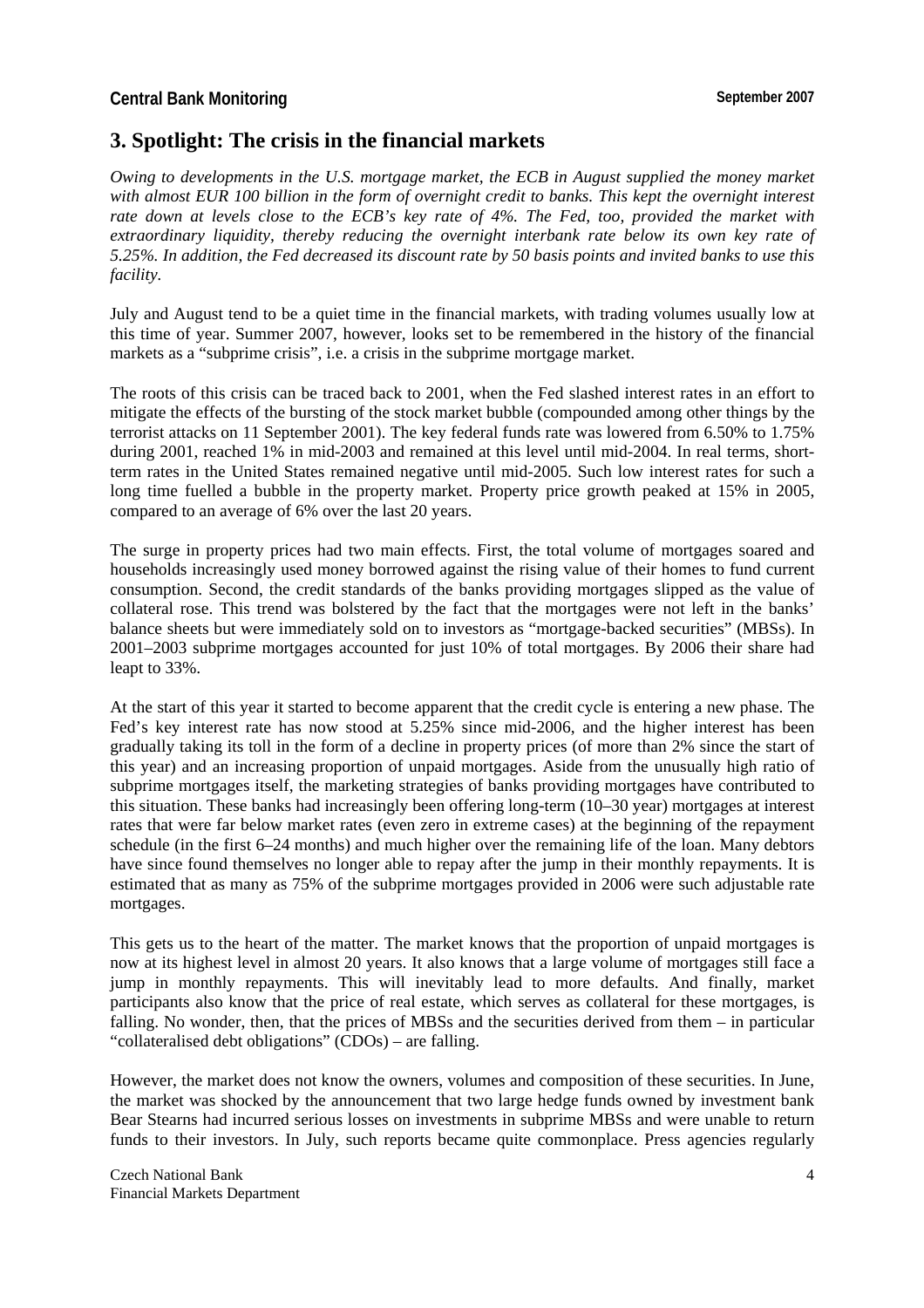## **Central Bank Monitoring September 2007**

issued reports on the owners of subprime MBSs and CDOs. At the end of July this uncertainty culminated in panic in the corporate bond market. The market saw a rush into government bonds, which offer much craved assurance that the issuer will not go bankrupt.

Following a short-lived calming of the storm at the beginning of August, the situation escalated again on 9 August, when French bank BNP Paribas announced that it had suspended cash withdrawals from some of its money market funds. This type of fund is widely considered to be the safest and most liquid form of collective investment. So the news that even this class of funds may – through a chain of investment instruments – have some exposure to the segment of illiquid and subprime MBSs and CDOs greatly increased the uncertainty in the markets. This generated a surge in interbank interest rates at the shortest maturities. The overnight dollar Libor jumped from 5.35% to 5.86% overnight.

Thus a problem which had started as the inability of some US subprime debtors to repay their mortgages transformed during the summer – through the securitisation of such mortgages and their sale in the form of (often illiquid and, for some market participants, non-transparent) MBSs and CDOs to various institutional investors all over the world – into a problem threatening the very core of the global financial system: the interbank money market.

The strongest response to this situation came from the European and US central banks. The ECB immediately (on 9 August) supplied the market with almost EUR 100 billion in the form of overnight credit. This kept the overnight interest rate down at levels close to the ECB's key rate of 4%. These operations were then repeated several times. On 21 August, the ECB lent an extraordinary EUR 40 billion to the banking sector for three months in an effort to decrease money market rates with longer maturities as well. The ECB's extraordinary refinancing operations, in which it lends money to the banking sector against collateral (a wide range of securities), immediately reduced overnight rates, as banks are forced to deposit their excess funds somewhere at the end of the day. On the other hand, these operations were ineffective as regards bringing down longer, three-month, interbank rates, since uncertainty regarding the credit exposures of individual banks persisted on the market.

The Fed took the same action as the ECB, repeatedly providing the market with extraordinary liquidity and thereby reducing the overnight interbank rate below its own key rate of 5.25%. On 17 August, the Fed lowered its discount rate from 6.25% to 5.75% and called on banks not to hesitate to use this facility. The problem is that borrowing liquidity from the Fed at the discount rate has in the past sometimes carried with it the threat of stigma, with the market viewing it as a sign that the bank is at risk of insolvency. As in Europe, however, the three-month dollar Libor remained around 5.50%, although the market generally expected that the Fed would lower its key rate to 4.50% before the end of the year.

Although the two central banks did not achieve all they had expected from these extraordinary operations, the market viewed their efforts positively. Above all, the central banks sent out a signal to the market that they are aware of the seriousness of the situation and are closely monitoring daily developments. Equally important is the fact that they enabled the banking sector to finance its problem collateral, at least at the shortest maturities.